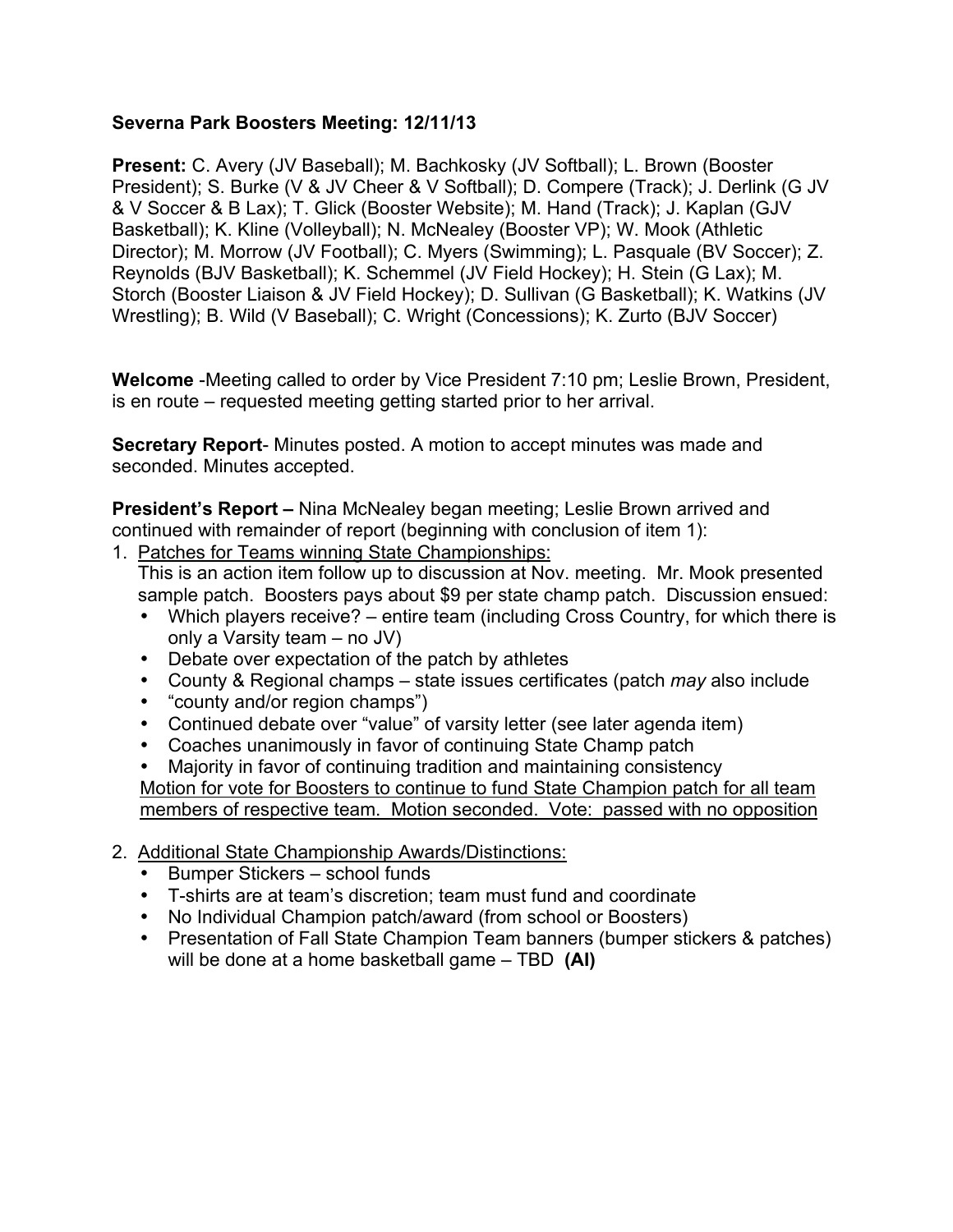3. Creation of Boosters/School Spirit Committee

 Follow up to discussion at Nov. meeting - most agree something is needed to better celebrate team success and athletics in general, to unify school and support the teams in their efforts (especially for things like County, Regional & State meets/games). No volunteers to chair/coordinate. Discussion:

- Cheerleader involvement what is policy for them to attend events (beyond football, basketball);
- SGA can/should they play a role; many feel a staff member needs to be involved;
- Senior Banners sample was shown. H. Stein has company contact info will send to T. Glick to post on website for teams to pursue as they see fit. Parents or teams would need to fund on their own. **(AI)**
- Suggestion: Boosters website include a repository of ideas and source list for items (i.e. spirit wear). **(AI)**
- 4. Decision on placing athletic awards in envelope for presentation at team dinner vs. athletes picking them up from Athletic Director's office after team banquet. Motion to take vote to make this procedural change so that coaches will receive the Varsity letters and awards to distribute directly to athletes at end-of-season team banquets. Motion seconded. Unanimous vote – no opposition. Leslie Brown to work with Mr. Mook to define process. Teams may need to provide volunteers to help organize materials prior to banquets. **(AI)**

# **Vice President's Report - Nina** McNealy introduced topics:

- 1. Concessions Cindy Wright reported:
	- Indoor location too small to accommodate even a small oven; no storage not worth pursuing any further.
	- Winter Concession Schedule issued. Volunteers for basketball games need to stay through half-time.
	- Tara Glick will post schedule on website. **(AI)**
	- Zandra Reynolds, Sharon Burke and Donna Sullivan have all volunteered to be stand managers. Could use a few more.
- 2. Mulch Sale no report

**Treasurer's Report –** Catherine Myers unable to attend; Leslie Brown provided report.

- Waiting for financial report from the accountant and then it will be posted on website.
- Catherine Myers created breakdown of team deposits and expenses which were sent to the team mom and the coach. Will also go to the team Booster Rep.
- Treasurer requested a vote to establish policy as follows: As of January 1, 2014, all receipts for team expenses must be submitted no later than 30 days after the team banquet – or for general Booster expenses, no later than 30 days of that event (i.e. the Booster Bash). Motion was made to vote on above policy; seconded. Vote passed; no opposition.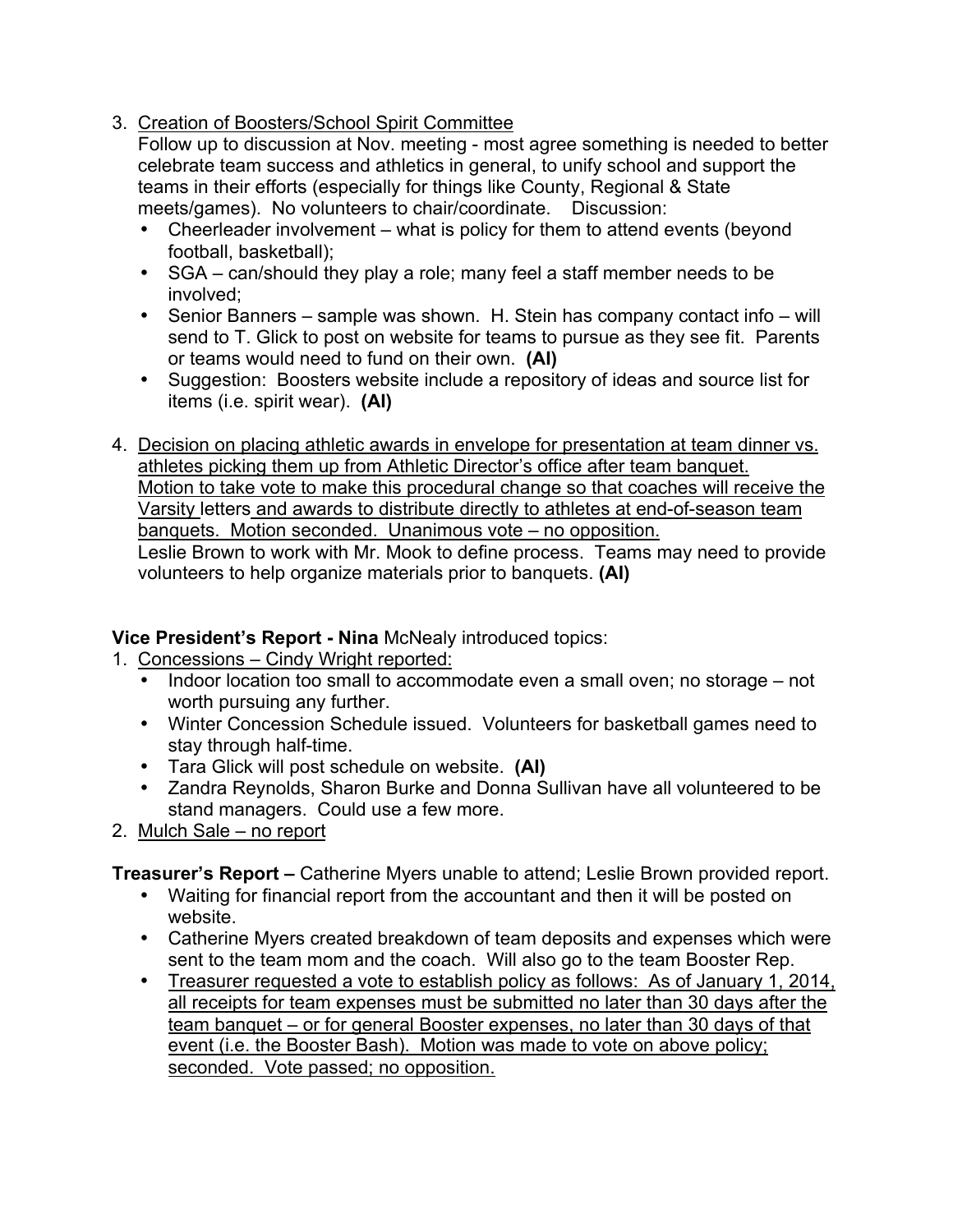- Considering adding a co-Treasurer position or dividing the role in some way due to extent of check writing required.
- Any funds being deposited in the school account must be deposited (give to office) right away!
- Sales tax needs to be charged (to parents/athletes), for spirit wear and other such items; especially when using the school account. When school pays an invoice, they cannot make up for the sales tax if it was not collected from the athletes.
- Team fundraising dollars should be deposited into the school account; all other (collected) funds should go in Booster account. Always denote respective team in the memo line.
- Team account balance report was distributed. Baseball is incorrect off by \$2500; should be \$2525.75.

**Membership Report -** Becky Hogan unable to attend. Leslie Brown provided the membership report:

- Becky having email issues. Apologizes for not being able to respond to anyone who may have sent her an email. Please be patient and await updates in January.
- Just received winter team rosters from Mr. Mook this week. Will then be able to provide team reps with info regarding respective team membership status.

**Booster Representative Liaison Report –** Mary Storch present; nothing to report. Question posed: what happens when there is a vacancy for team's Booster Rep? . Policy: Booster President will notify coach. Boys Varsity Basketball needs a rep. **(AI)**

**Website Report –** Tara Glick reported on status:

• Financials are all posted

# **Athletic Director's Report -** Mr. Mook reported:

- 1. General Update:
	- Congratulations to FH, Boys' Soccer, Boys' Cross Country all State Champs; additionally, senior Ryan Forsyth individual State Champ in CC.
	- 410-544-5302 Falcons Sports Line with updates/status
	- Digitalsports.com all schedules available
- 2. Construction/Scheduling Update:
	- March 1 construction begins Bermuda fields will be shut down (4 practice fields). This spring:
		- $\circ$  No buses to Kinder only boys lax will practice there; all else remains at SPHS this spring.
		- o This year, lax games will be on the turf; tennis here; JV sports in back. Need to be mindful of fact that Severn also uses Kinder in the spring. V & JV softball will continue to practice together.
		- o By April 2014, 2 turf fields will be installed at Kinder.
		- o Also looking to increase number of Bermuda fields a Kinder.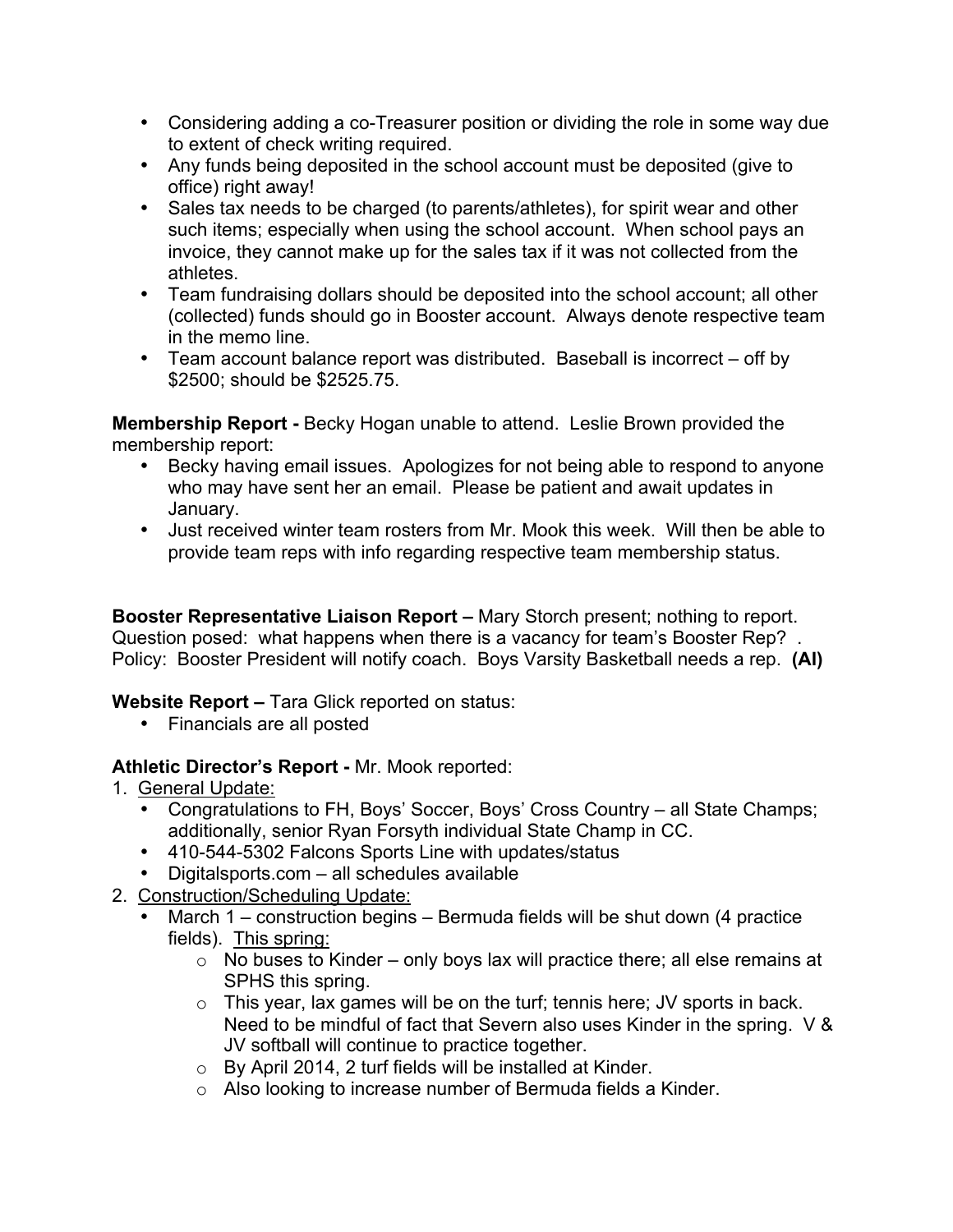- Fall Schedule:
	- o Football games at Old Mill; there will be games scheduled on Thursdays, Fridays and Saturdays. All other sport's games will be at Kinder
	- $\circ$  Soccer 3:30 start times games simultaneous (V & JV) in order to complete everything on time.
	- $\circ$  FH 4pm start; V & JV simultaneous
	- o Practices:
		- $\blacksquare$  5 buses to Kinder (there & back) at least 3 will stay at Kinder entire time (storage and in case of emergency);
		- $\blacksquare$  All Kinder practices must end by 5:15 we must be gone by 5:30, as Parks & Rec takes over at that time.
		- Will rely on students (seniors) driving other students to/from Kinder.
		- Question: enough parking at Kinder? Answer: think so
		- 5 field for practice at Kinder as follows (in Fall):  $2:30-4:30$  and  $3-5$
		- Football will always have turf for practice, per agreement with Parks & Rec (so they don't ruin grass); all others split use of the other turf field, including for games.
		- Cross Country will continue to use Benfield Rd. w/start & end at SPHS.
		- Unified Tennis not sure where they will go yet.
	- $\circ$  Spring 2015, all lax games will start at 3:30.
	- o Homecoming will be at Old Mill on a Friday night. Just so happens, Senior Night is SPHS last game against Old Mill (may be their senior night too; or they may do at their last home game, since we are the home team against them).
- Error in new school design: track is to be changed to an 8 lane field but as a result, the width of the inner field is now 15' too short. Architect working on revision.

3. New Lights in the Gym – request by Mr. Kaplan, who presented and submitted written report (distributed and attached). Mr. Kaplan observed this need based upon his daughter's experience on the basketball team.

- Submitted report to Board of Ed.
- Safety issue gym, with its current lighting, not meeting the minimum standard.
- Request/Proposal for 24 light bulbs.
- Last install was about 5 years ago.
- Mr. Mook noted that Board of Ed probably will not provide any funding due to construction plan/funding. All noted that means this season, and 2 more, with inadequate lighting.
- Motion was made to approve \$1,000 expenditure top purchase and install the light bulbs. Motion was seconded and unanimously approved.
- Mr. Kaplan will purchase. Mr. Mook to follow up with BoE regarding the installation of the bulbs once Boosters funds/purchases. **(AI)**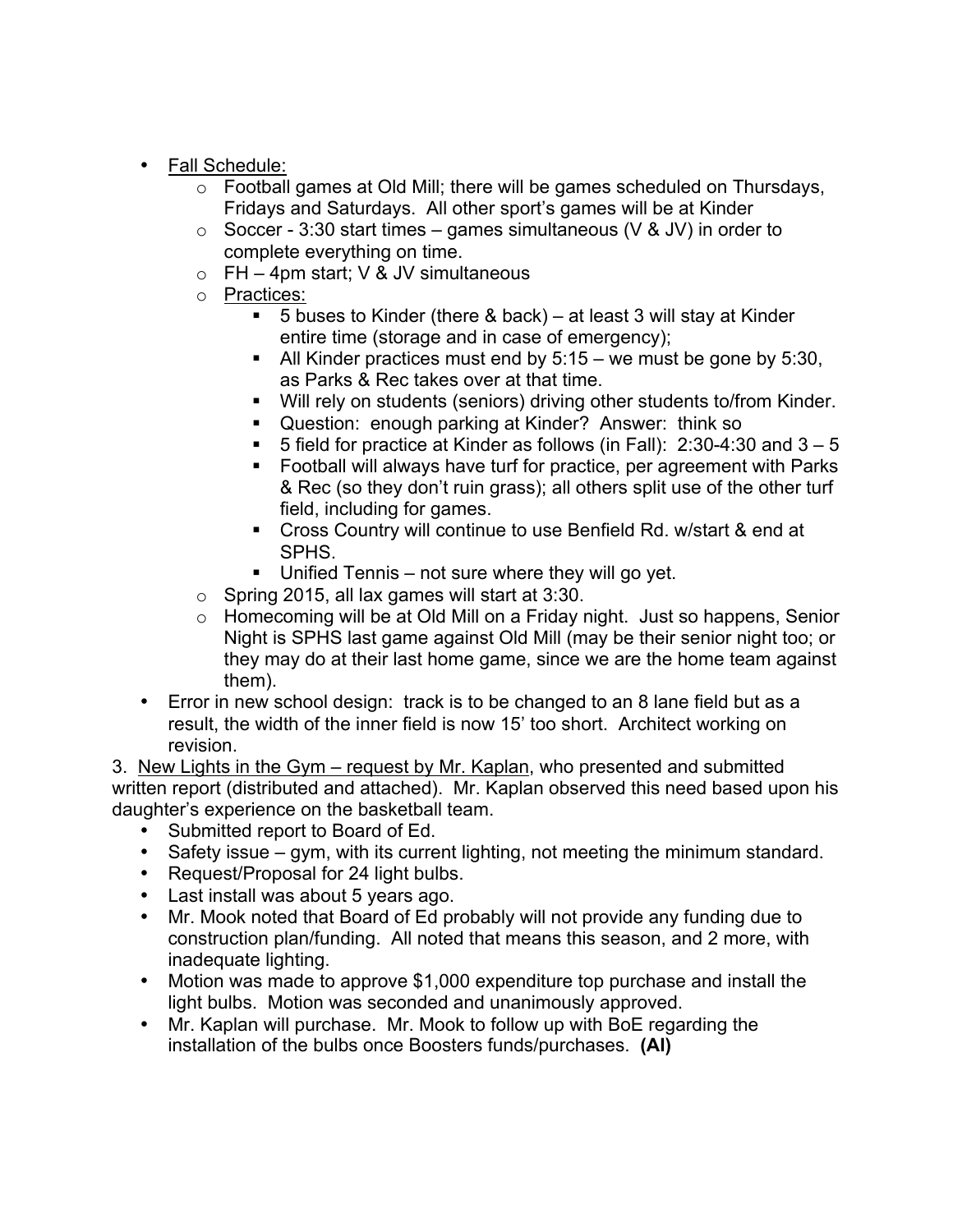# 4. Questions/Discussion:

- Coach Joyce what will happen to existing field house. Uncertain. Cathy Vitale may be involved in selling it. Some equipment, such as TVs and sound-system, will be re-used. BoE is looking at what can be salvaged. As is, it cannot be moved for use at new school.
- Suggestion that athletes be given priority parking, possibly even juniors, since there will be fewer student parking spaces and student athletes will be relied upon to help drive other student athletes to/from Kinder.

# **Administration Report –** Mr. Smith had nothing to report.

## **New Business**

- 1. Sprigging the fields
	- Background:

 Per the agenda, in President's Report, request has been made to have Boosters fund "sprigging" 3 fields at Kinder. Principal Bathras asked Mr. Mook to make the request to Boosters. Cost and timing to be determined; \$12,000 - \$20,000 is the initial estimate. Fields will be used by SPHS athletes for the next 3+ years. Kinder adding turf fields by end of April 2014 to better accommodate SPHS. Hope that "sprigging" maintains fields better and will reduce injury to SPHS athletes. Also, good way for SPHS to give back to community. Suggestion that the spring mulch fundraiser be dedicated to this, giving parents a specific reason/goal as to why the money is being raised (via the mulch fundraiser).

# Questions/Discussion:

- How does Boosters protect investment, if we fund this?
- What is the maintenance of the fields, following the sprigging?
	- o Green Hornets will maintain; have no specifics as to how.
- Who is funding the turf fields that Kinder is adding?
	- o State and Green Hornets.
- Sprigging \$7500 for 4 fields every year at SPHS and this is split between Boosters & Green Hornets.
- Will sprigging at Kinder be an annual fee (for Boosters)?
- In general, consensus is that it's a good idea, for good will and our athletes should benefit, but we need to protect and plan the investment.
- Mr. Mook added that as a gesture of good will to community and Green Hornets, Athletic Department donating the soccer goals (to Green Hornets).

#### Need to know the following to make a decision: **(AI)**

Will Boosters need to fund annual sprigging at Kinder for 3 years? Annual maintenance cost? What is maintenance plan? Booster responsibility to maintenance cost?

#### 2. Open Questions/Discussion –

K. Kline (VB) asked for t-shirt vendor recommendations. H. Stein will provide. **(AI)**